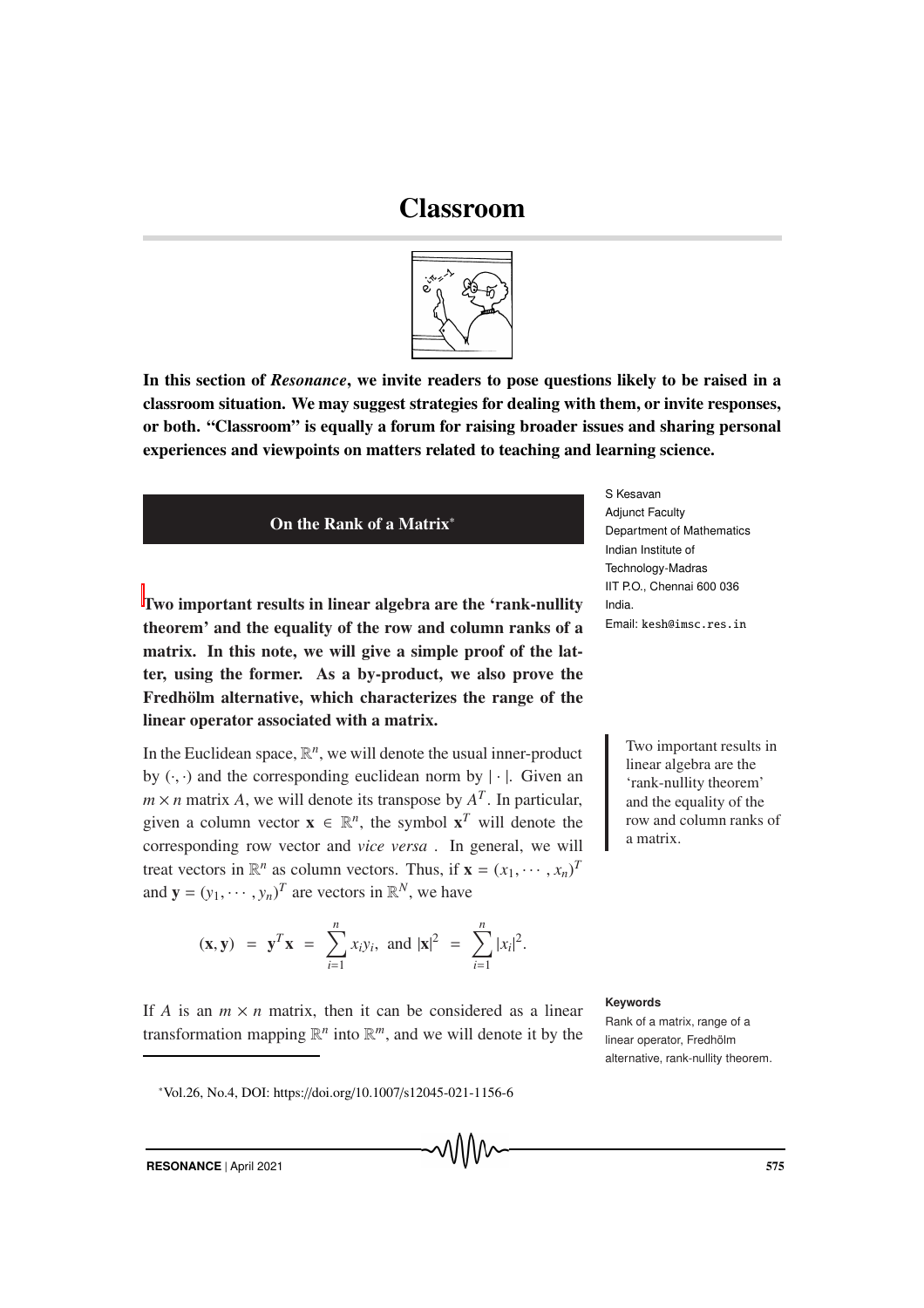symbol A. The rank-nullity theorem states that

$$
\dim(R(A)) + \dim(N(A)) = n,\tag{1}
$$

where dim denotes the dimension of a vector space, *R*(A) denotes the range (*i.e.* the image) of the operator A (which is a subspace of  $\mathbb{R}^m$ ), and  $N(A)$  denotes the null-space of A, *i.e.* the subspace of  $\mathbb{R}^n$  of vectors **x** such that  $Ax = 0$ .

In particular, if  $n = m$ , then the above result implies that **A** is injective if, and only if, it is surjective, in which case it is invertible.

Let *W* be a subspace of  $\mathbb{R}^n$ . Given  $\mathbf{x} \in \mathbb{R}^n$ , there exists a unique vector, denoted  $P_X \in W$  such that

$$
(\mathbf{P}\mathbf{x}, \mathbf{y}) = (\mathbf{x}, \mathbf{y}) \text{ for all } \mathbf{y} \in W.
$$

To see this, first notice that, by linearity, it is enough to check the above relation for just the basis vectors of *W*. Thus, if  $\{w_1, \dots, w_k\}$ is a basis for  $W$ , it is enough to find  $\mathbf{P} \mathbf{x}$  such that

$$
(\mathbf{P}\mathbf{x}, \mathbf{w}_i) = (\mathbf{x}, \mathbf{w}_i) \text{ for all } 1 \le i \le k.
$$

We write  $\mathbf{P}\mathbf{x} = \sum_{j=1}^{k} \alpha_j \mathbf{w}_j$ , so that we get *k* linear equations in *k* unknowns,

$$
\sum_{j=1}^k (\mathbf{w}_j, \mathbf{w}_i) \alpha_j = (\mathbf{x}, \mathbf{w}_i) \text{ for all } 1 \le i \le k.
$$

The  $k \times k$  matrix associated with this system,  $G = (g_{ij})$ , where  $g_{ij} = (\mathbf{w}_j, \mathbf{w}_i)$ , satisfies, for every  $\mathbf{z} \in \mathbb{R}^k$ ,

$$
\mathbf{z}^T G \mathbf{z} = \sum_{i,j=1}^k g_{ij} z_i z_j = \left| \sum_{i=1}^k z_i \mathbf{w}_i \right|^2,
$$

which is strictly positive if  $z \neq 0$ . In particular, this matrix defines an injective linear transformation and hence, by our earlier observation, it is also invertible. Thus, the system of equations above has a unique solution, which establishes the existence of Px.

The mapping  $\mathbf{x} \mapsto \mathbf{P}\mathbf{x}$  defines a linear transformation of  $\mathbb{R}^n$  into itself and, clearly,  $R(\mathbf{P}) = W$ . Then

$$
N(\mathbf{P}) = \{ \mathbf{z} \in \mathbb{R}^n \mid (\mathbf{z}, \mathbf{y}) = 0 \text{ for all } \mathbf{y} \in W \},
$$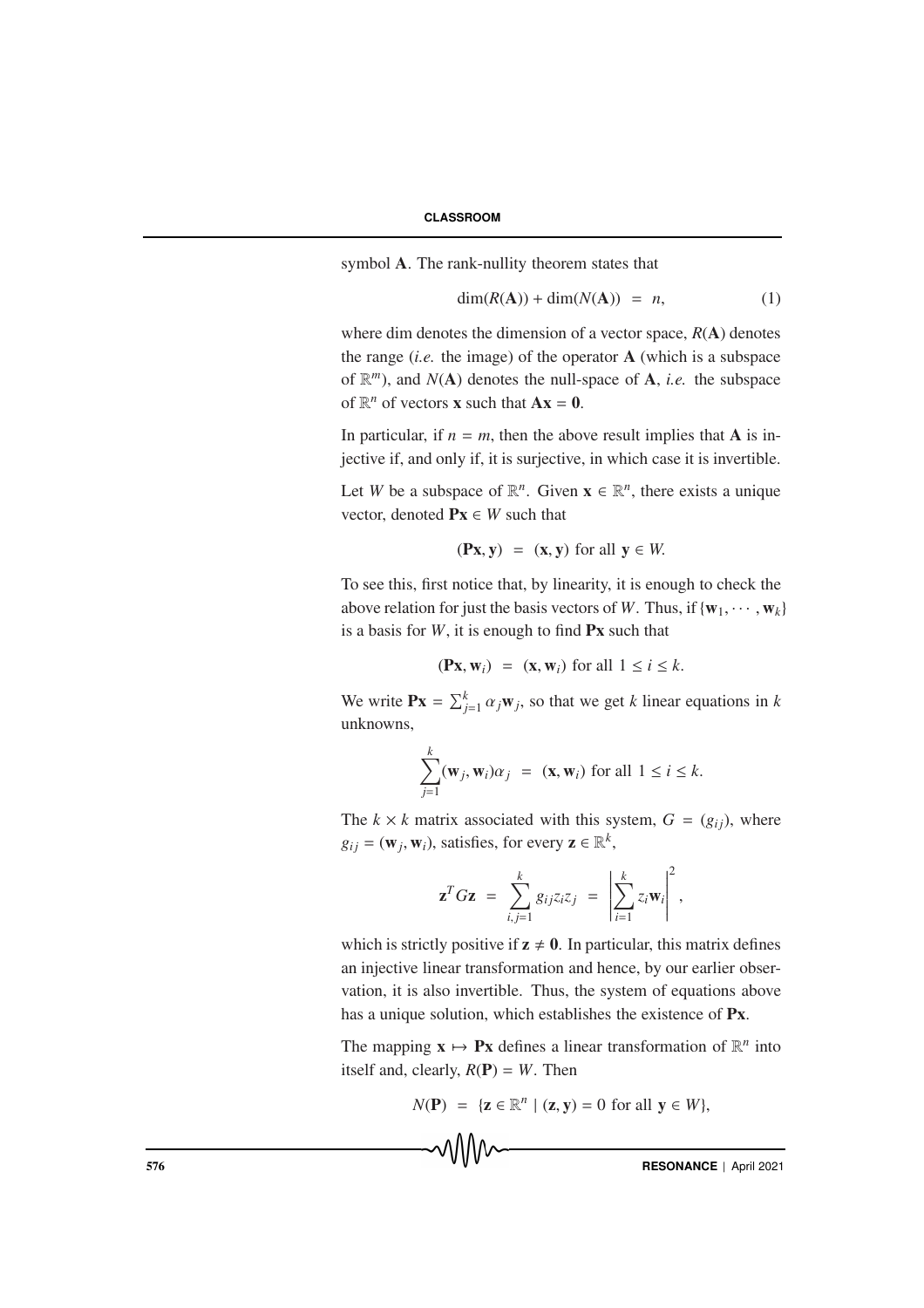which we denote as  $W^{\perp}$ . The subspace  $W^{\perp}$  is called the orthogonal complement of the subspace *W*. By the rank-nullity theorem,

$$
\dim(W) + \dim(W^{\perp}) = n. \tag{2}
$$

Let *A* be an  $m \times n$  matrix with real entries. The row (respectively, column) rank of the matrix *A* is the maximum number of linearly independent rows (respectively, columns) in *A*. It is then clear that the column rank is just the dimension of the range of the transformation A and the row rank is the dimension of the range of the transformation  $A<sup>T</sup>$ . As mentioned earlier, an important theorem in linear algebra is that the row and column ranks of  $\alpha$  The row and column matrix are, in fact, equal, and the common value is called the rank of the matrix. We will now prove this fact.

Let  $\mathbf{b} \in R(\mathbf{A})$ . Then, there exists  $\mathbf{x} \in \mathbb{R}^n$  such that  $A\mathbf{x} = \mathbf{b}$ . Let  $y \in N(A^T)$ , *i.e.*  $A^T y = 0$ . Then

$$
(\mathbf{y}, \mathbf{b}) = \mathbf{y}^T A \mathbf{x} = \mathbf{x}^T A^T \mathbf{y} = 0.
$$

It follows from this that  $R(A) \subset N(A^T)^{\perp}$ . Consequently, (using  $(2)$  and  $(1)$ , we get

$$
\dim(R(\mathbf{A})) \le \dim(N(\mathbf{A}^T)^{\perp}) = m - \dim(N(\mathbf{A}^T)) = \dim(R(\mathbf{A}^T)).
$$
\n(3)

Applying this to  $A<sup>T</sup>$ , we get that

$$
\dim(R(\mathbf{A}^T)) \leq \dim(R(\mathbf{A})),
$$

from which we deduce that

$$
\dim(R(\mathbf{A})) = \dim(R(\mathbf{A}^T)),
$$

which, by our earlier observation, is just the fact that the column rank of *A* is equal to its row rank.

Since we now have equality throughout in (3), it follows that

$$
R(\mathbf{A}) = N(\mathbf{A}^T)^{\perp},
$$

which charcterises the range of the transformation A. This result is often referred to in the literature as the *Fredhölm alernative*.

៶៱៲៲៲៴៶

**RESONANCE** | April 2021 577

ranks of a matrix are, in fact, equal, and the common value is called the rank of the matrix.